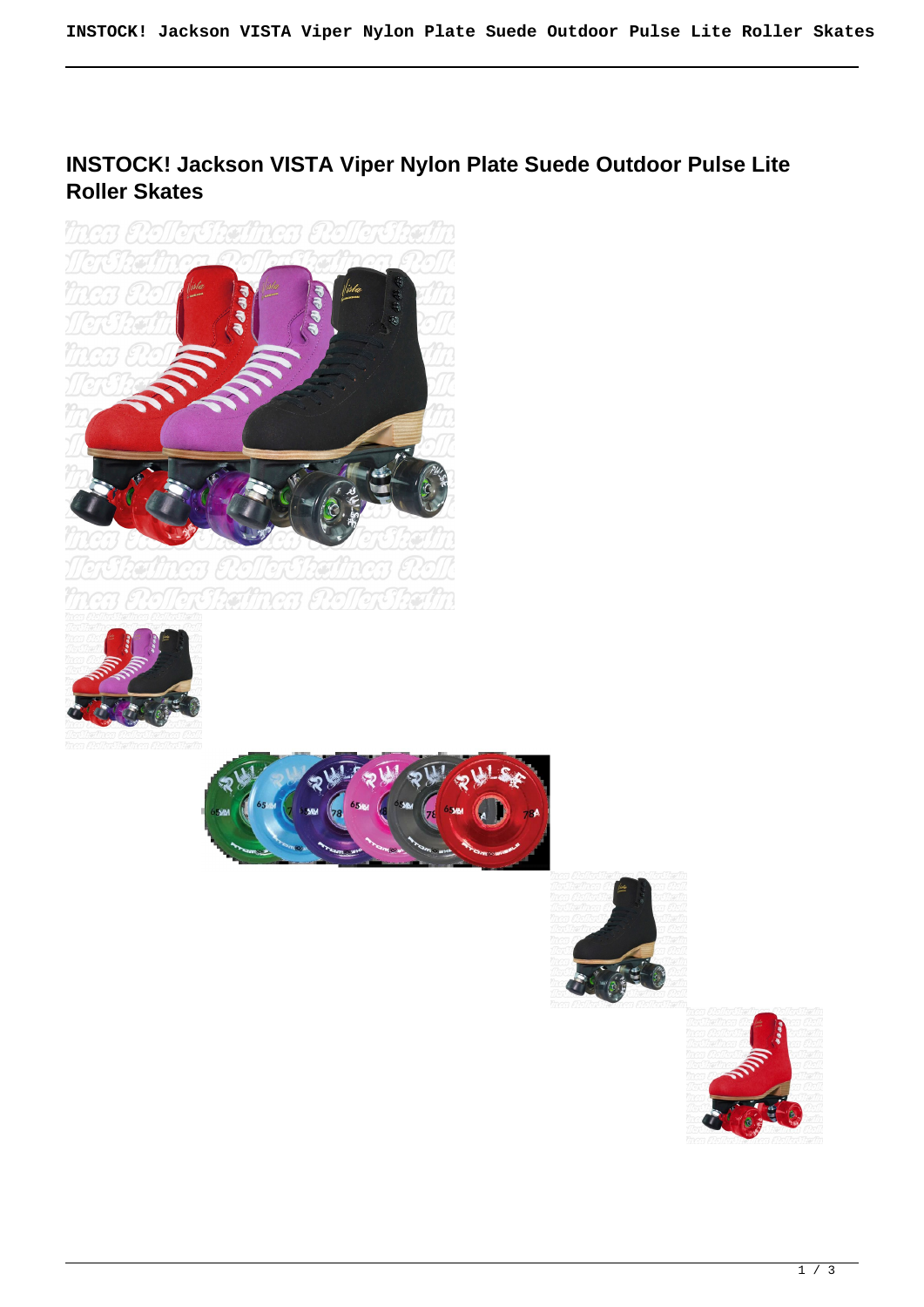

The NEW Jackson VISTA Outdoor Roller Skate comes with all quality components, including ATOM Pulse Lite Wheels! From one of the best names in the skating world!

Rating: Not Rated Yet **Price**  Base price with tax \$295.00

Price with discount \$295.00

Salesprice with discount

Sales price \$295.00

Sales price without tax \$295.00

Save:

Tax amount

In Stock<br>Shins In: 24 Hours

[Ask a question about this product](https://rollerskatin.ca/index.php?option=com_virtuemart&view=productdetails&task=askquestion&virtuemart_product_id=1144&virtuemart_category_id=28&tmpl=component)

**Description** 

## **NEW! The Jackson VISTA Viper Outdoor Roller Skate with ATOM Pulse Lite Wheels!**

The NEW Jackson VISTA Viper Outdoor Roller Skate from ATOM Skates, brings your Outdoor Roller Skating experience to a whole new level! A Beginner to Intermediate level roller skate in a traditional retro hightop with high heel, available in three great suede finish colours! Comes with all quality components from one of the best names in the skating world! The Jackson VISTA skate boots extend from the famous Jackson Ultima company, a leading Canadian company that provides amateur to top pro level figure skating ice boots, now extending their knowledge and expertise to the Roller world! The Jackson philosophy has always been to engage elite skaters in product development to ensure its boots deliver world class performance! The premium ATOM Pulse Lite wheels in 78A durometer provide excellent grip and roll with a very comfortable ride outside (the smoother the surface the better)! A fantastic beginner quad skate for anyone trying to learn rollerskating, or someone just coming back to the sport, without the big pricetag! Fits more feet too with a wider toe box than some of the older traditional hightops that were very narrow at the toes. Add one or two back brakes if you skate on trails with hills involved or want to stop quickly – AND Don't forget to order your safety equipment too!

### **The Jackson VISTA Boot Features:**

- Suede MicroFiber VEGAN upper
- Anti-bacterial Nylex lining.
- Leather board reinforcement for strength, feel, comfort and security.
- Memory foam ankle padding for comfort and feel
- Flex notch for greater ankle flex.
- A rolled collar that eliminates irritation from Achilles' tendons
- Foam-backed vinyl and mesh comfort tongue
- Stylized traditional PVC soles

#### **ATOM Skate Quality Components:**

**Boot:** ATOM Jackson VISTA (vegan microfiber upper) Plate: Pilot Viper F16 Zytel Nylon, urethane bushings, 16 degree action **Wheels:** ATOM Pulse lite Outdoor 78A 62mm x 33mm (Wheel colour matches boot colour) **Bearings:** Bionic ABEC-7 OR BONES Mini-Logo (pre-lubricated with BONES Speed Cream®) **Toe Stop:** Bionic Rubber Stopper **Size:** Ladies full sizes only (Men go up one size ie. Ladies 10 = Mens 9)